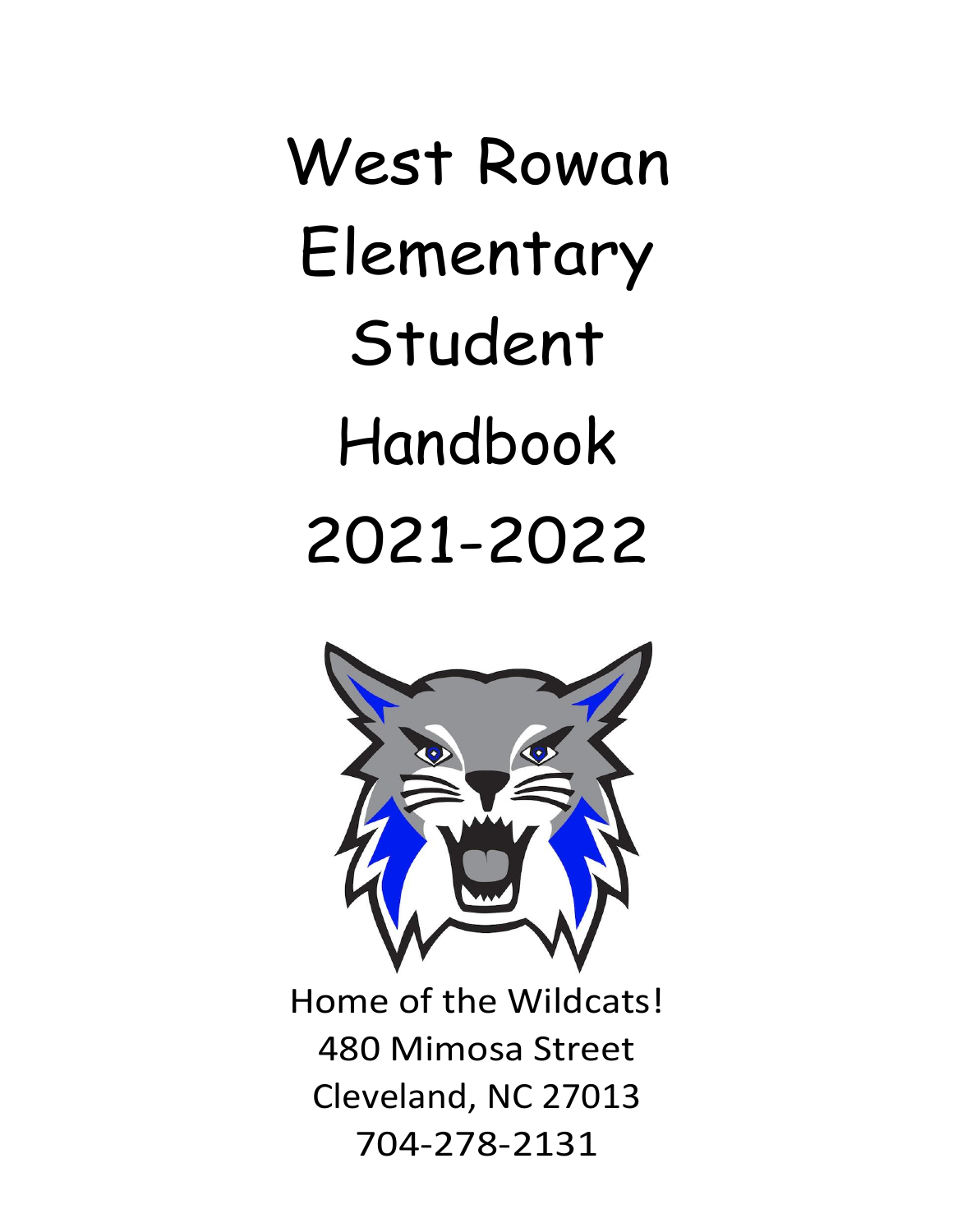# West Rowan Elementary Staff Members

#### **Administrative Team**

Principal: Mrs. Kristine Wolfe ext. 001 [wolfeka@rss.k12.nc.us](mailto:wolfeka@rss.k12.nc.us) Assistant Principal: Mrs. Nicole Hales ext. 005 [halesns@rss.k12.nc.us](mailto:halesns@rss.k12.nc.us)

#### **Office Team**

Financial Secretary: Mrs. Teresa Bailey ext. 014 [baileytr@rss.k12.nc.us](mailto:baileytr@rss.k12.nc.us) Power School Data Manager: Mrs. Hope Dutton ext. 013 [duttonhb@rss.k12.nc.us](mailto:duttonhb@rss.k12.nc.us) Receptionist: Mrs. Debra Gusler ext. 012 [guslerdk@rss.k12.nc.us](mailto:guslerdk@rss.k12.nc.us) Nurse: Mrs. Amy Blevins ext. 033 [Amy.Blevins@rss.k12.nc.us](mailto:Amy.Blevins@rss.k12.nc.us)

#### **Instructional Support Team**

Guidance Counselor: Melanie Panaccione [panaccionemg@rss.k12.nc.us](mailto:panaccionemg@rss.k12.nc.us) Reading Design Coach: Mrs. Jolene Graham [grahamjm@rss.k12.nc.us](mailto:grahamjm@rss.k12.nc.us) Math Coach: Mrs. Lisa LaRusso larussole@rss.k12.nc.us MTSS Coach: Ms. Bethany Maycroft [maycroftbl@rss.k12.nc.us](mailto:maycroftbl@rss.k12.nc.us) Technology Facilitator: Mrs. Ryane Prawel [prawelrd@rss.k12.nc.us](mailto:prawelrd@rss.k12.nc.us) Media Specialist: Mr. Lane Turbyfill [turbyfilldl@@rss.k12.nc.us](mailto:Donald.Turbyfill@rss.k12.nc.us) EC: Ms. Renee Taylor [taylorrc@rss.k12.nc.us](mailto:taylorrc@rss.k12.nc.us) EC: Ms. Charvonna Stackhouse [stackhouseca@rss.k12.nc.us](mailto:stackhouseca@rss.k12.nc.us) ESL: Ms. Toyrie McPhaul [mcphaultl@rss.k12.nc.us](mailto:mcphaultl@rss.k12.nc.us) Speech: Ms. Mary Lynn Heisler [heislerml@rss.k12.nc.us](mailto:heislerml@rss.k12.nc.us) Bible History: Miss Faith Devenney [devenneyfy@rss.k12.nc.us](mailto:devenneyfy@rss.k12.nc.us)

#### **NC PreK**

Teacher: Ms. Stacy Campbell [campbellsi@rss.k12.nc.us](mailto:campbellsi@rss.k12.nc.us) Assistant: Ms. Kristen Olson [olsonkl@rss.k12.nc.us](mailto:olsonkl@rss.k12.nc.us)

#### **Kindergarten**

Mrs. Jordan Belk [belkja@rss.k12.nc.us](mailto:belkja@rss.k12.nc.us) Miss Lisa Foster [fosterld@rss.k12.nc.us](mailto:fosterld@rss.k12.nc.us) Mrs. Michelle Hastings [hastingsme@rss.k12.nc.us](mailto:hastingsme@rss.k12.nc.us) Mrs. Anesia Boyd [boydac@rss.k12.nc.us](mailto:boydac@rss.k12.nc.us) Mrs. Jesse Graham [grhamjc@rss.k12.nc.us](mailto:grhamjc@rss.k12.nc.us) Ms. Natalie Currie [currienr@rss.k12.nc.us](mailto:currienr@rss.k12.nc.us)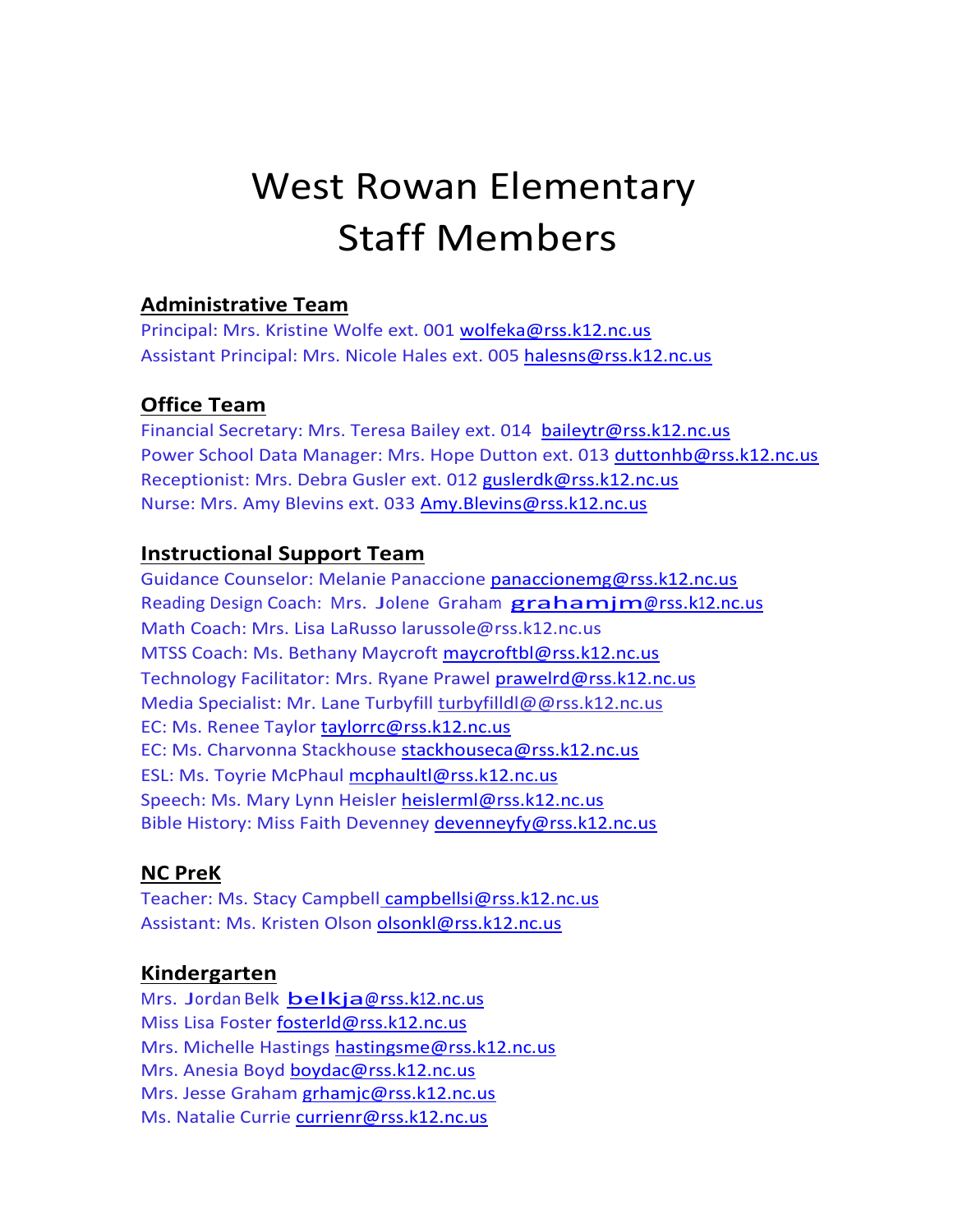#### **First Grade**

Mrs. Delaina Currie [curriedr@rss.k12.nc.us](mailto:curriedr@rss.k12.nc.us) Mrs. Heidi Judd [juddhm@rss.k12.nc.us](mailto:juddhm@rss.k12.nc.us) Mrs. Sonja Alfieri [alfierisl@rss.k12.nc.us](mailto:alfierisl@rss.k12.nc.us) Mrs. Denyce Reavis [reavisde@rss.k12.nc.us](mailto:reavisde@rss.k12.nc.us) Ms. Kelly Key [keykm@rss.k12.nc.us](mailto:keykm@rss.k12.nc.us)

#### **Second Grade**

Mrs. Dana Evans [evansdo@rss.k12.nc.us](mailto:evansdo@rss.k12.nc.us) Miss Brittany McGee [mcgeebm@rss.k12.nc.us](mailto:mcgeebm@rss.k12.nc.us) Miss Brittany Lewis [lewisbn@rss.k12.nc.us](mailto:lewisbn@rss.k12.nc.us) Mr. Michael McConnell [mcconnellmt@rs.k12.nc.us](mailto:mcconnellmt@rs.k12.nc.us) Mrs. Michelle Walser [walsermd@rss.k12.nc.us](mailto:walsermd@rss.k12.nc.us)

#### **Third Grade**

Mrs. Dana Curry [curryds@rss.k12.nc.us](mailto:curryds@rss.k12.nc.us) Mrs. Kelly Finney [finneykb@rss.k12.nc.us](mailto:finneykb@rss.k12.nc.us) Mrs. Kacey Stephens [stephenskl@rss.k12.nc.us](mailto:stephenskl@rss.k12.nc.us) Miss Laura Salow [salowlm@rss.k12.nc.us](mailto:salowlm@rss.k12.nc.us) Mrs. Melanie Blount [blountmh@rss.k12.nc.us](mailto:blountmh@rss.k12.nc.us) Mrs. Jodi Smith [smithjodi@rss.k12.nc.us](mailto:smithjodi@rss.k12.nc.us)

#### **Fourth Grade**

Mrs. Renee Hall hallgr@rss.k12.nc.us Ms. Stephanie Smith [smithsg@rss.k12.nc.us](mailto:smithsg@rss.k12.nc.us) Mrs. Tina Harrill [harrilltm@rss.k12.nc.us](mailto:harrilltm@rss.k12.nc.us) Mrs. Hillary Nixon [nixonhh@rss.k12.nc.us](mailto:nixonhh@rss.k12.nc.us)

### **Fifth Grade**

Mrs. Ashley Holshouser holshouserad@rss.k12.nc.us Mrs. Madison Peele [peelemr@rss.k12.nc.us](mailto:peelemr@rss.k12.nc.us) Ms. Charlie Perrell [perrellcm@rss.k12.nc.us](mailto:perrellcm@rss.k12.nc.us) Ms. Michelle Ward

#### **Enhancements**

PE: Mrs. Sonya Wilson [wilsonss@rss.k12.nc.us](mailto:wilsonss@rss.k12.nc.us) Art: Mrs. Christy Koontz [koontzcs@rss.k12.nc.us](mailto:koontzcs@rss.k12.nc.us) Music: Mr. Alex Day [dayab@rss.k12.nc.us](mailto:dayab@rss.k12.nc.us)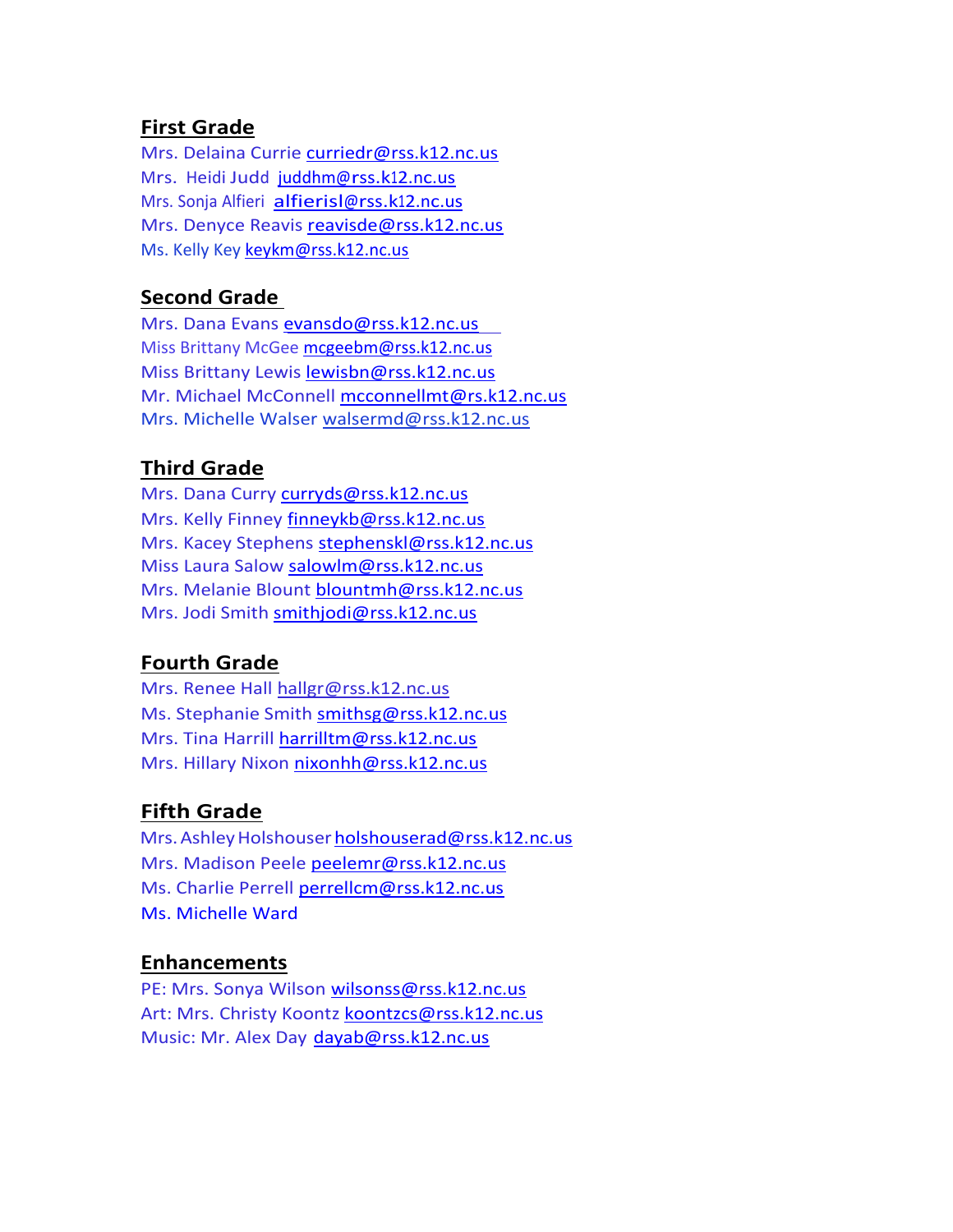#### **Cafeteria**

Ms. Sandy Clark [Cafe406@rss.k12.nc.us](mailto:Cafe406@rss.k12.nc.us)

#### **Teacher Assistants/Tutors**

Ms. Patricia Watson [watsonpw@rss.k12.nc.us](mailto:watsonpw@rss.k12.nc.us) Ms. Rita Marshall [marshallrl@rss.k12.nc.us](mailto:marshallrl@rss.k12.nc.us) Ms. Kristen Olson [olsonkl@rss.k12.nc.us](mailto:olsonkl@rss.k12.nc.us) Mrs. Nena Jones [jonesjf@rss.k12.nc.us](mailto:jonesjf@rss.k12.nc.us) Ms. Amanda Ward [wardar@rss.k12.nc.us](mailto:wardar@rss.k12.nc.us) Mrs. Julie Taylor [taylorjf@rss.k12.nc.us](mailto:taylorjf@rss.k12.nc.us) Mrs. Martha Mendoza [mendozamc@rss.k12.nc.us](mailto:mendozamc@rss.k12.nc.us) Mrs. Natalie Morgan [morgannw@rss.k12.nc.us](mailto:morgannw@rss.k12.nc.us) Mrs. Takeisha Ellis [ellisT@rss.k12.nc.us](mailto:ellisT@rss.k12.nc.us) Ms. Meghann Moore [mooremj@rss.k12.nc.us](mailto:mooremj@rss.k12.nc.us) Ms. Shirley Marshall [marshallS@rss.k12.nc.us](mailto:marshallS@rss.k12.nc.us) Ms. Trina Chester [chestertl@rss.k12.nc.us](mailto:chestertl@rss.k12.nc.us) Mrs. Brenda Miller [millerbe@rss.k12.nc.us](mailto:millerbe@rss.k12.nc.us) Ms. Gina Phifer [phifergc@rss.k12.nc.us](mailto:phifergc@rss.k12.nc.us) Mrs. Loretta Ludwick [ludwicklh@rss.k12.nc.us](mailto:ludwicklh@rss.k12.nc.us) Mrs. Regina Waggoner [waggonerra@rss.k12.nc.us](mailto:waggonerra@rss.k12.nc.us)

#### **Custodian**s

Head Custodian: Ms. Sandra Smith [smithsw@rss.k12.nc.us](mailto:smithsw@rss.k12.nc.us) Custodian: Mr. Ethan Hendrix Ms. Aubree Cain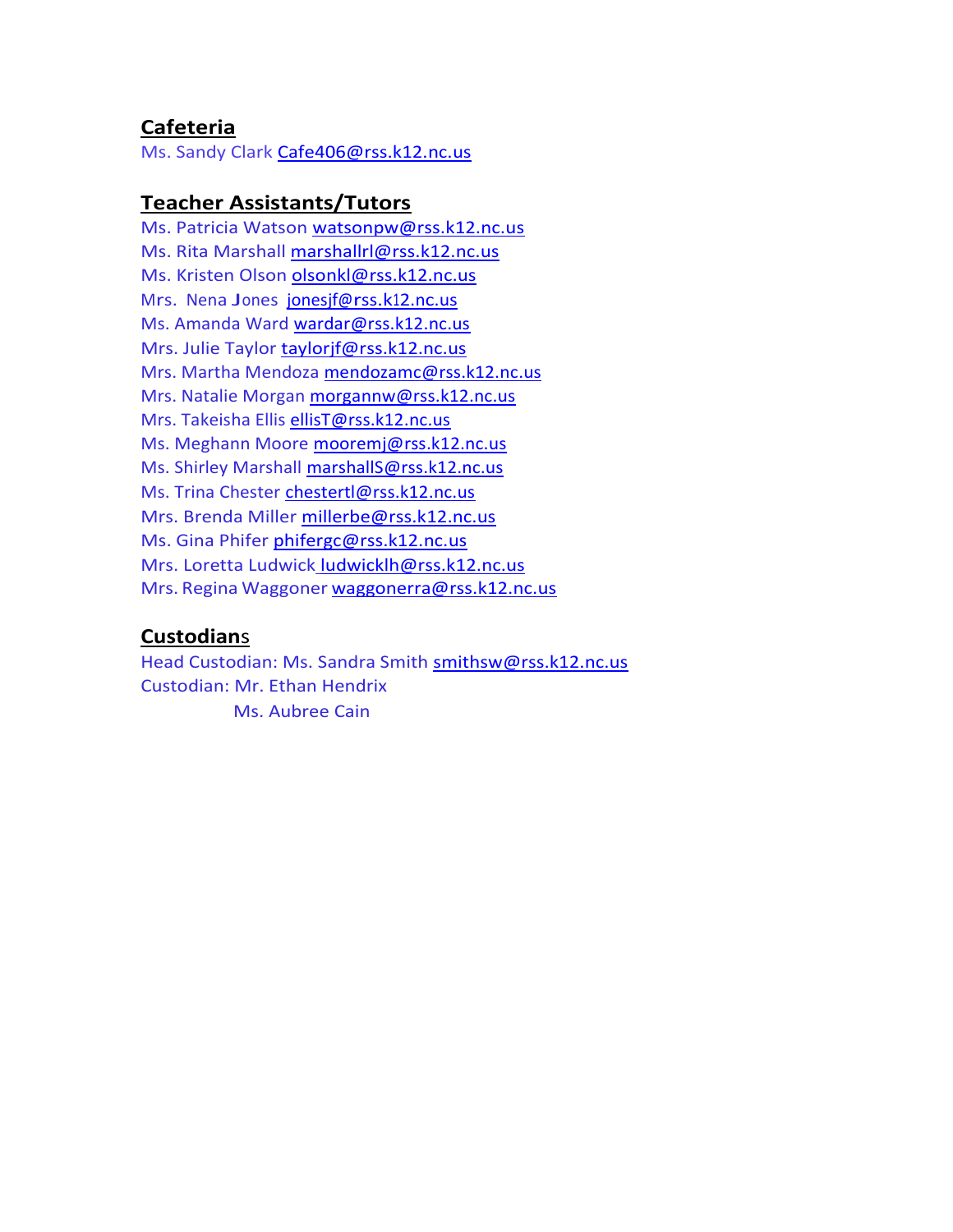## West Rowan Elementary School

## **Vision**

A school with a passion for learning and the power to succeed.

## **Mission**

Instill a passion for life-long learning while preparing students to succeed every day.

## **General Guidelines and Expectations**

### **Hours of Operation**

West Rowan's hours for students are 7**:30am-2:30 pm**. Students may begin entering the building at 7**:00 am**. The tardy bell will ring at 7**:30 am**, **so any student arriving after 7:30 am will need to be brought in to be signed in by a parent/guardian in the main office.**

Breakfast is available from 7:00-7:30am each morning. **Breakfast is free for all students.** Students who wish to eat breakfast should go to the cafeteria straight from the bus lot or car rider line. Students will eat breakfast in the classroom.

The instructional day is very structured, with students participating in academics from bell to bell. It is crucial that students are at school, on time, and remain for the entire day. **Parents will not be allowed to check students out after 2:00 pm without prior administrative approval.** All early dismissals will be counted as a tardy.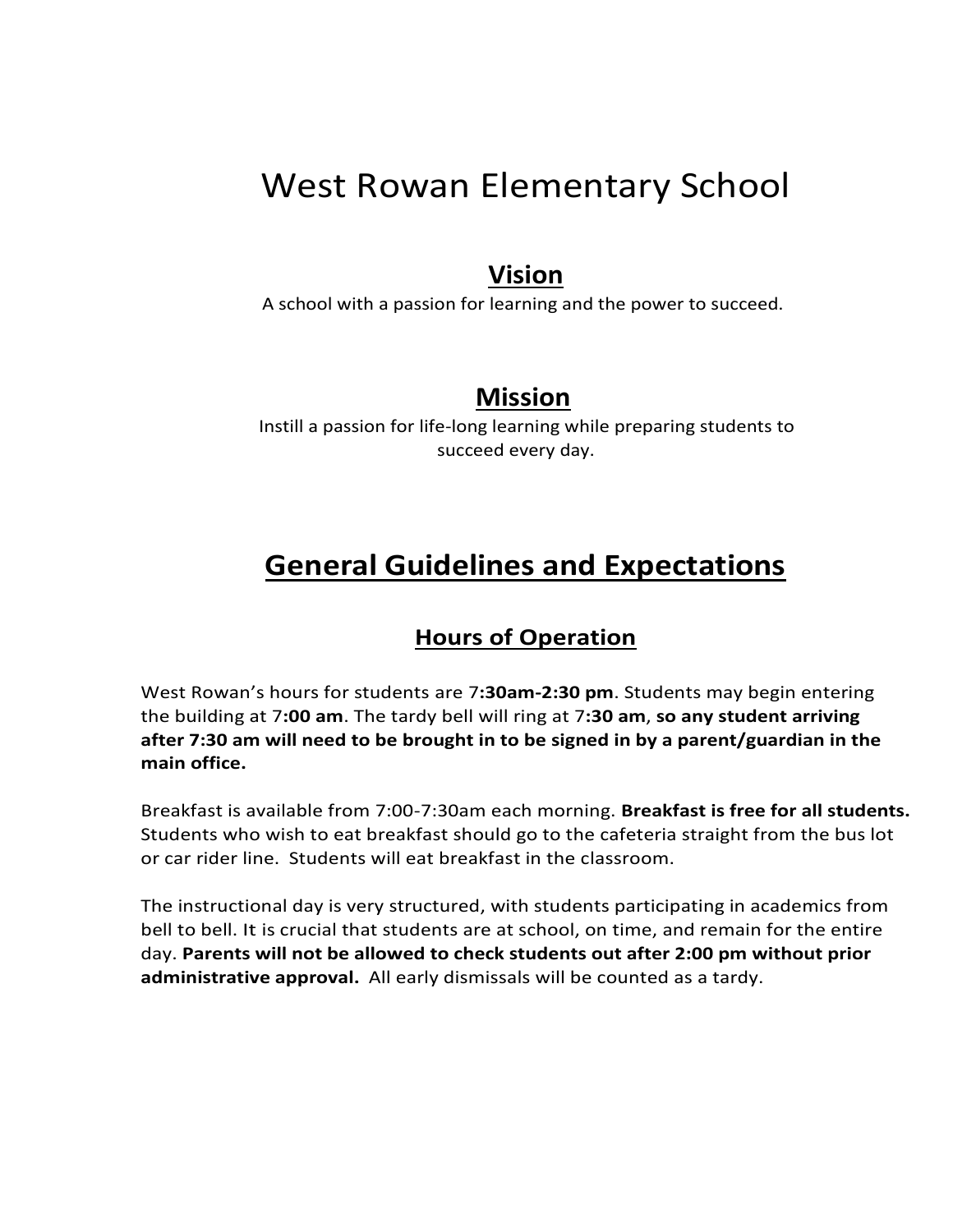### **Attendance**

It is the expectation that all students attend school daily. In the event of an absence, state regulations require that parents send written excuses when a student returns to school. Lawful absences are: illness of the student, death in the immediate family, physical incapacity, quarantine, or religious holidays. Parents are urged to make dental, medical, and other appointments for students after school hours.

There are several ways to report student absences at West Rowan Elementary:

- Call 704-278-2131
- Dojo to the Attendance Group
- Fax a note to (704) 438-9239
- Send a written note to the attention of Hope Dutton, Data Manager

Please send a note to the school for the following situations:

- If a student needs to be dismissed before 2:30.
- If a student has a scheduled absence.
- If a student is using a different method of transportation to get home.

**All transportation changes need to be in sent to the Transportation Class Dojo group** before **2:00 PM** each day to ensure the message is delivered to the student in time for dismissal. Please do not send the Dojo to your child's teacher. Teachers check our transportation document each day before dismissal so they will get the changes. **To ensure student safety, we will not take transportation changes over the phone.**

**Attendance letters will be sent out for multiple absences. Parent conferences with administration will be required for students who have excessive absences and/or tardies/early dismissals.**

**Educational Trips must have administrative approval 2 weeks prior to the trip to be classified as an excused absence**. Forms are available in the main office. To be approved as Educational the trip should be the first one to the destination for the student. There should also be educational value for the trip. A yearly family trip to the beach, Disney World, etc., will not be coded as educational. Upon return to school the student will be required to do a presentation about the trip for the class.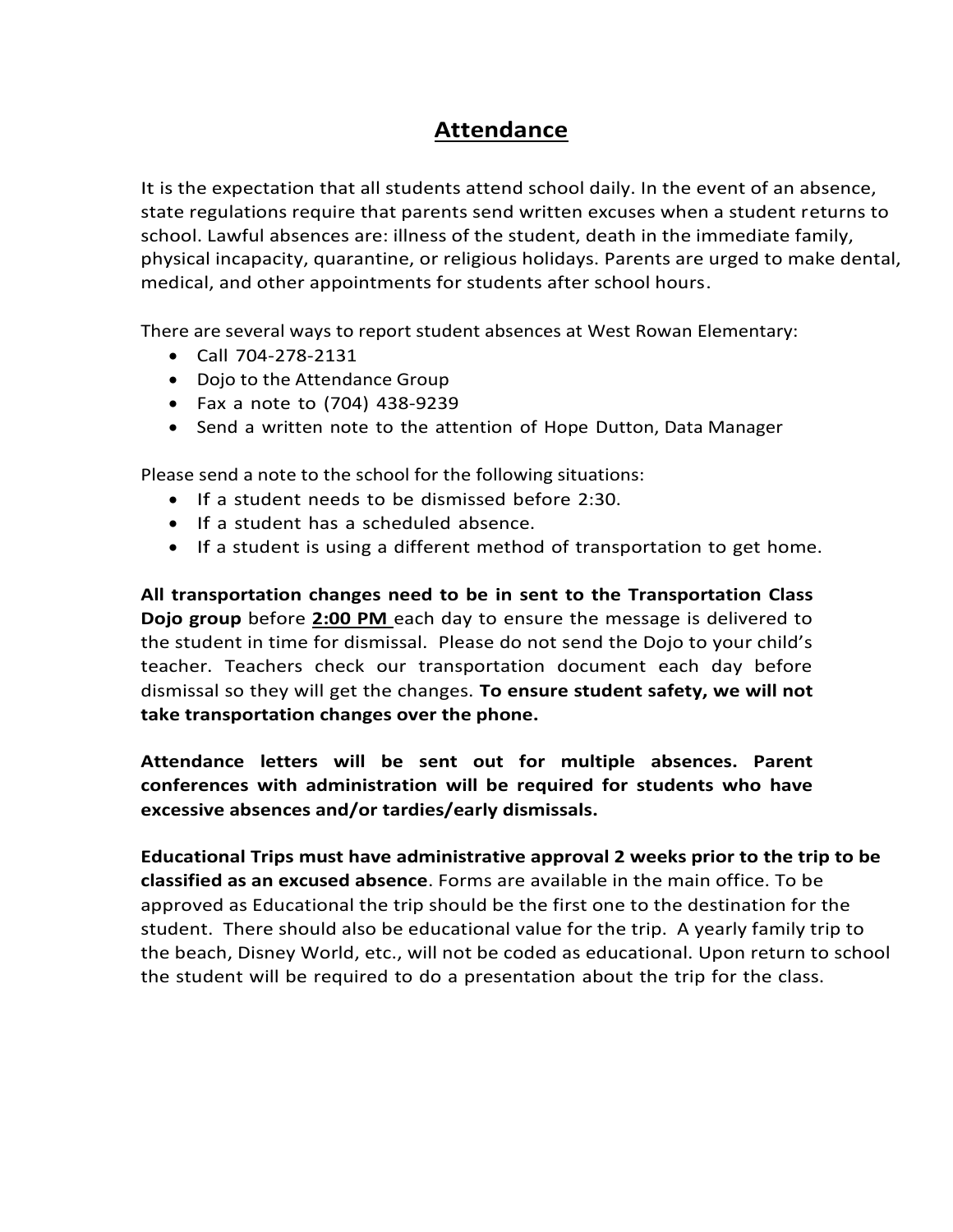## **Parent/Family Engagement**

Parent involvement is an integral part of a positive school experience for students. Research has shown that students whose parents are actively involved do better academically. Parents and guests are encouraged to visit the school. Eating lunch with a student is a great way to make his/her day. There are several opportunities throughout the year for parents to be a part of the educational experience. When planning to visit please bring a photo ID and enter the front door by the main office for a visitor's pass. **ALL** visitors must be on the student's information sheet, and they must wear a visitor's pass to gain access to other parts of the school.

We will transition back to visitors on campus at the beginning of second quarter. At that time, we will allow visitors for lunch and volunteers in classrooms.

#### **Lunch**

Lunch is served between 11:15 and 1:10 daily. We will invite visitors back in for lunch at the beginning of second quarter. When parents eat lunch with their student it is highly encouraged that a school lunch is purchased rather than bringing fast food. Parents and family members may sit at the visitors' tables with their student only. **Treats brought for celebrations must be store bought, no home-made items please**.

#### **Meal Prices**

#### **All students will receive free lunch for the 2021-2022 school year.**

Student Lunch: \$2.50 Milk: \$.50 Extras: \$.65-\$1.00 Reduced price for eligible students: \$.40 Adult Lunch: \$3.75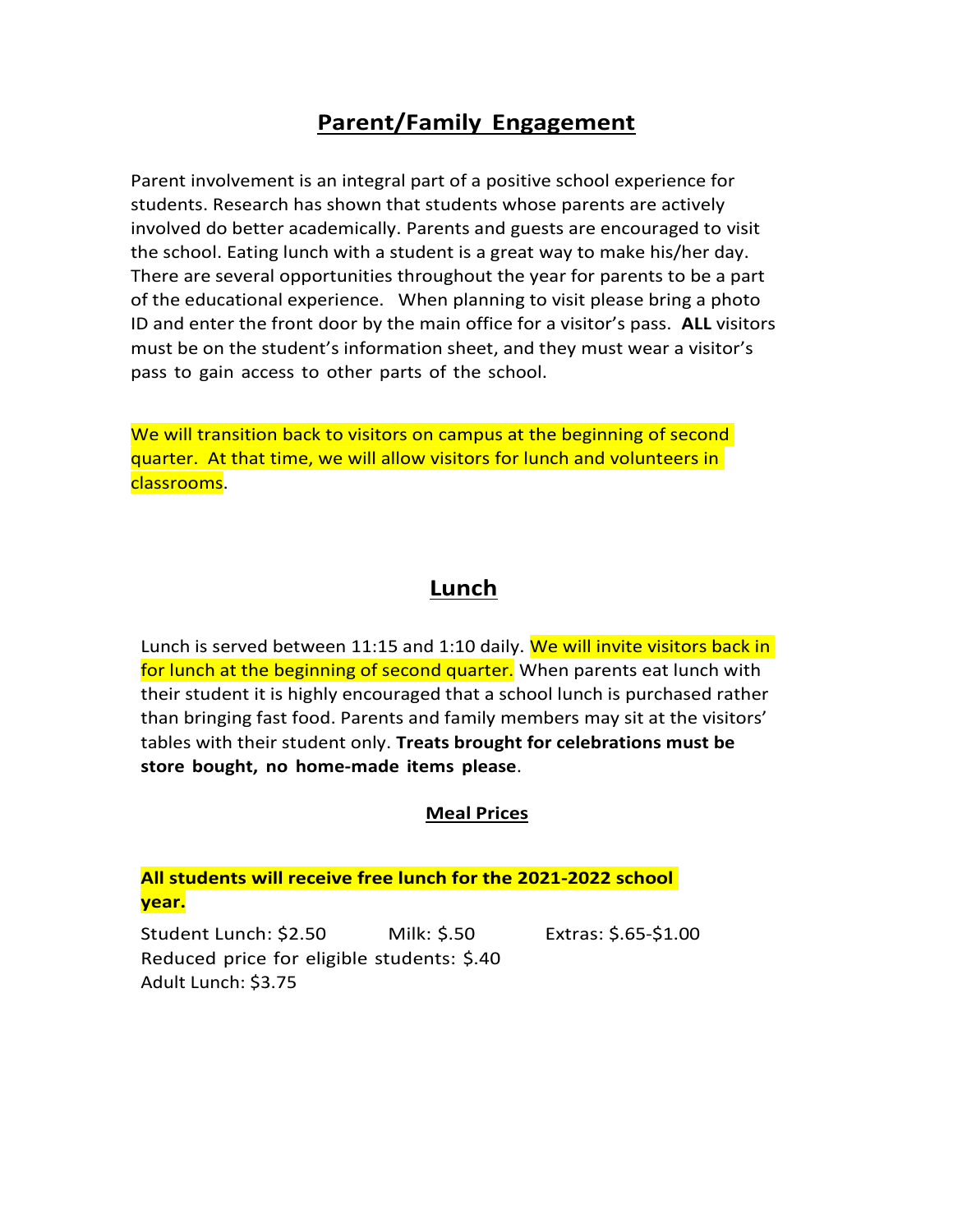## **Student Conduct**

## **Wildcat PRIDE**

## $P = Positive$  $R =$  Respect & Responsibility  $I = I$  can do my best D = self Discipline E = Everyone is Safe

Each student is held to high expectations in all classes with regard to behavior. West Rowan uses Class Dojo school-wide to track student conduct and communicate with parents. There is a school-wide discipline policy that is directly correlated to the RSS Code of Conduct policies and procedures. As a Positive Behavior Intervention School, WRES will reinforce positive behavior and provide consequences for negative behaviors. Students will earn Class Dojo points for positive behavior. The points can be used to purchase items. Consequences students will receive for negative behavior are as follows:

Student/Teacher Conference Parent Conference Administrative Conference Conference before Admission Silent Lunch After School Detention In-School Suspension Reverse Suspension- Parent must come to school with the student for the day Out of School Suspension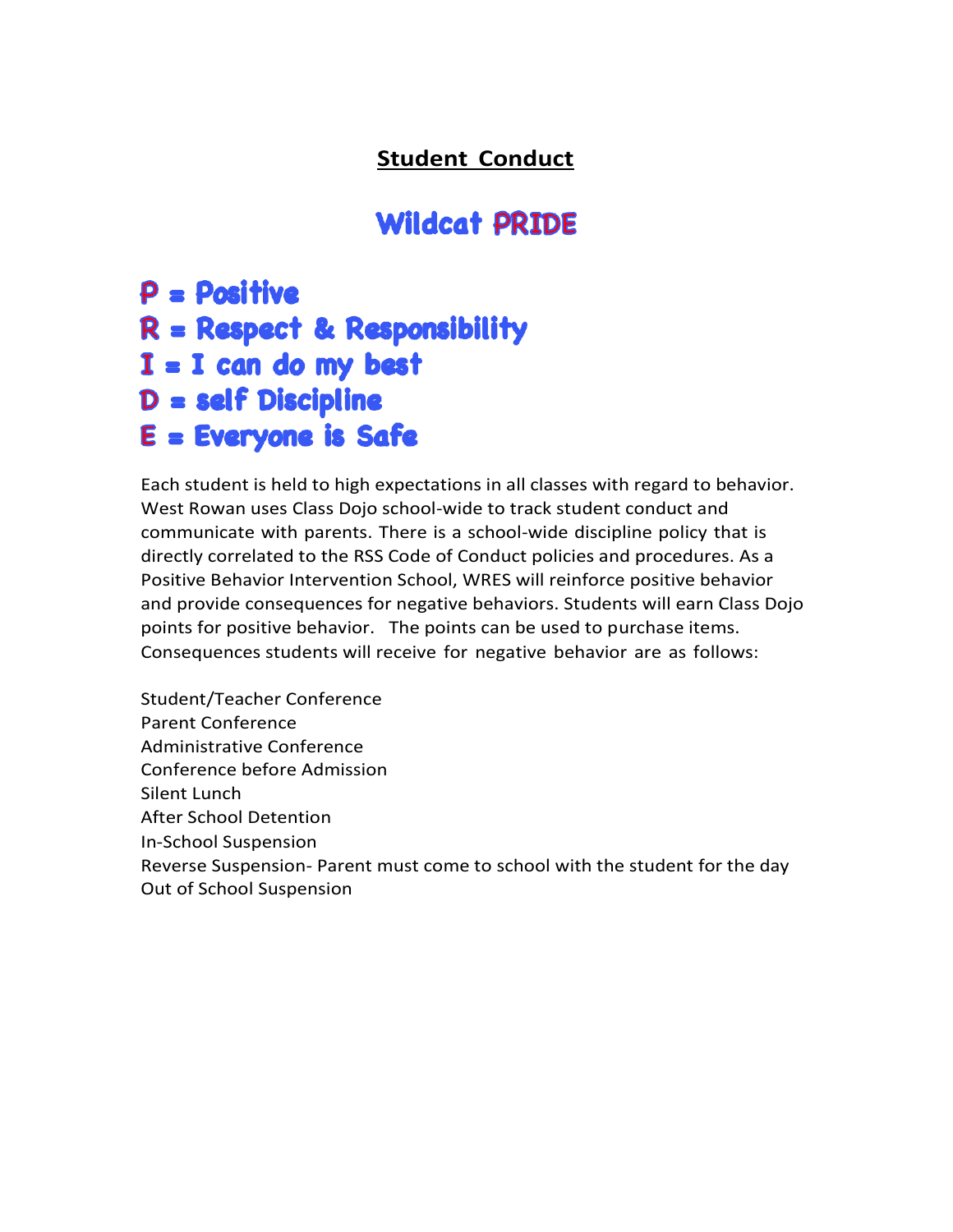## **Bus Conduct**

The privilege of all students to ride the bus is conditioned on their good behavior and observance of the approved rules and regulations. It is imperative that students stay in their assigned seat and follow all rules to ensure safe transportation to and from school. **Failure to follow expectations and rules will result in loss of bus privileges**. Safe travel for all students is the number one priority.

## **Dress Code**

To assist in providing a safe learning environment with fewer distractions, students will follow these procedures and guidelines for proper dress.

- **No hats- except for special occasions set by the school.**
- Pants/shorts must be worn so that they fit comfortably around the waist with **NO underwear or skin showing. Pants or shorts cannot have any holes above the knee.**
- Shorts and Skirts should be an appropriate length. **Short-shorts and super short skirts are not allowed- shorts should have at least a 4- inch inseam and skirts should at least be finger-tip length.**
- If leggings are worn the shirt must be finger-tip length**.**
- Shirts/blouses must cover the stomach and back to the pants/shorts line. **No tank tops or spaghetti straps allowed**. **Sleeveless shirt straps must be at least 3-fingers wide.**
- **Closed-toed shoes are required for safety purposes**. **Tennis shoes/sneakers must be worn for PE.** Sandals with high heels and/or thick soles and flip-flops can pose a safety hazard with the amount of walking students do on a daily basis.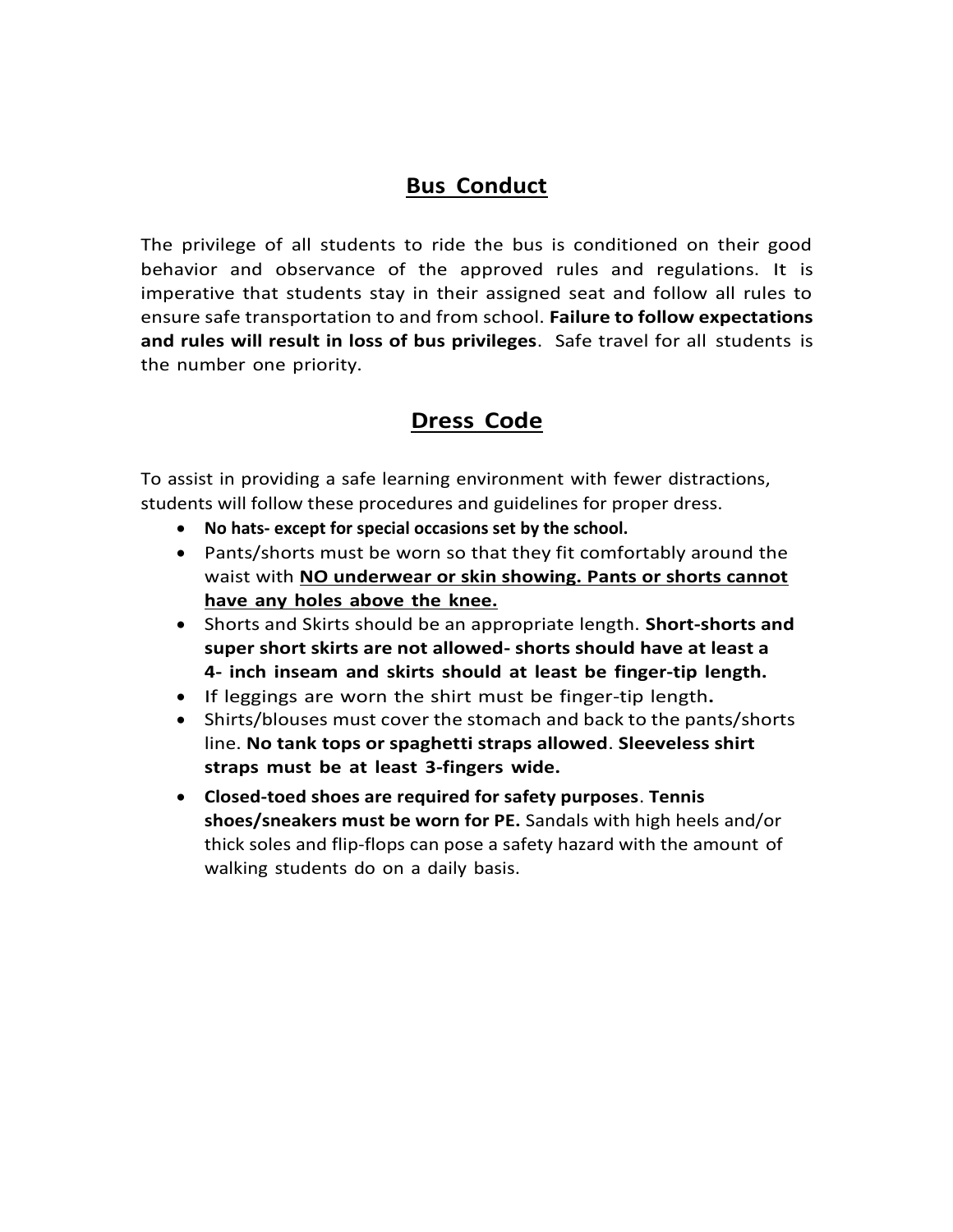## **Medications**

All medications should be administered at home if possible. Students requiring the use of medication during times they are under the school's supervision must have a **Physician's Authorization Form for Prescription and Non-Prescription Medication** on file in the office. A separate form is required for each medication and the medication must be in the original prescription container. Questions concerning medication may be directed to Mrs. Amy Blevins at 704-278-2131. **No medications may be transported to/from school by a student**. **Parents must deliver/pick-up all medications to/from the office.**

## **Health and First Aid**

The nurse or staff member will administer first aid for minor injuries in the office. When an injury occurs, parents are notified immediately and if appropriate, 911 will be called.

**All students must have an emergency number on file in case they need immediate medical attention. These numbers need to be updated so that the school will always be able to reach you or your designee in the event of an emergency. Please keep phone numbers up to date for all contacts.** When children complain of pain or upset stomachs, their temperature will be checked in the main office. If they are running a fever or have injuries, parents will be contacted. If a child complains of being ill or has a headache and no fever, they are generally allowed to rest for 5 to 10 minutes and then sent back to class.

## **Grading and Reporting**

Parents are encouraged to keep track of student progress through Parent Portal in Power School. Grades K-2 can see attendance while grades 3-5 can see grades and attendance. Each child will receive an interim progress report and report card quarterly. Parents are encouraged to contact the teacherif